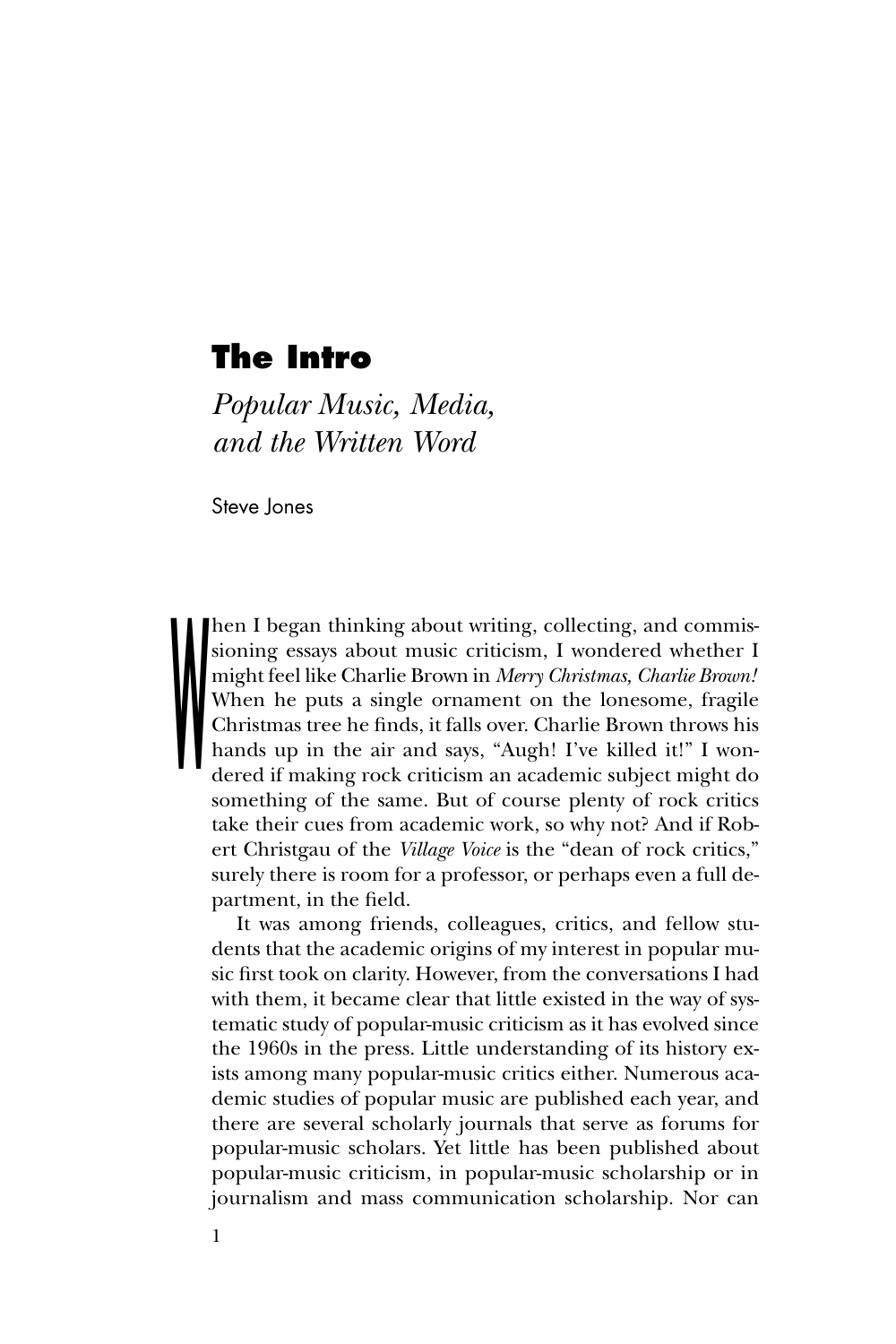one find much context in the works of critics themselves. Roy Shuker noted the same in his book *Key Concepts in Popular Music*: "There has been little critical analysis of how these publications construct popular music and influence the reception of genres and performers" (1998, 195). That this is so is even more surprising given the list of print media in which one can find popular-music criticism. Shuker provides a comprehensive list: "Lifestyle magazines with major music coverage, music trade papers, and weekly and monthly consumer magazines devoted to popular music, or particular genres within [it]. In addition to these are privately published fanzines. . . . There is also a variety of book-length writing on popular music . . . [and] the 'quickie' publications aiming to cash in on the latest pop sensation" (195–96).

When one also considers the variety of Internet media, from newsgroups and chat rooms to web sites, in which one can find writing about popular music, the dearth of scholarship is still more surprising.

Journalism historians seem to have overlooked even the publications that popular-music critics wrote for, such as *Crawdaddy!, Creem*, *Musician*, *Spin,* and *Trouser Press* (to name the well-known ones), save for a handful of research articles on *Rolling Stone* magazine (the best history of *Rolling Stone* is still Draper 1990). But although histories of *Rolling Stone* offer glimpses into the publishing industry and the counterculture, popularmusic criticism itself has largely been neglected as a site for academic study. Only Abe Peck's *Uncovering the Sixties* (1985), a history of the underground press in that decade, situates within the framework of cultural and political debate the rise of magazines that catered to a rock audience. Indeed, the editorial raison d'être of many underground periodicals (then and now) is to offer an audience published music criticism. Underground periodicals have been particularly tied to popular-music criticism, because such periodicals served (and continue to serve, by way of fanzines both online and print) as a kind of "farm league" for many journalists. Such periodicals remain the catalyst for many who subsequently choose reporting and editing in the mainstream or underground press as a career.

This collection of essays focuses on popular music since the 1950s, largely because it is from that point on that one begins to see jazz and pop criticism doing more than analyze music. That writing carried the seeds of a postwar U.S. cultural criticism based on the values, attitudes, and beliefs of the baby-boom generation. This criticism essentially recovered the aesthetic and cultural values of postwar youth and asserted the validity of their experience. Taking motion pictures, art, and music as their texts, critics helped blast a hole through the postwar social hardening of the 1950s—as well as through the journalistic conventions that the New Journalism came to question.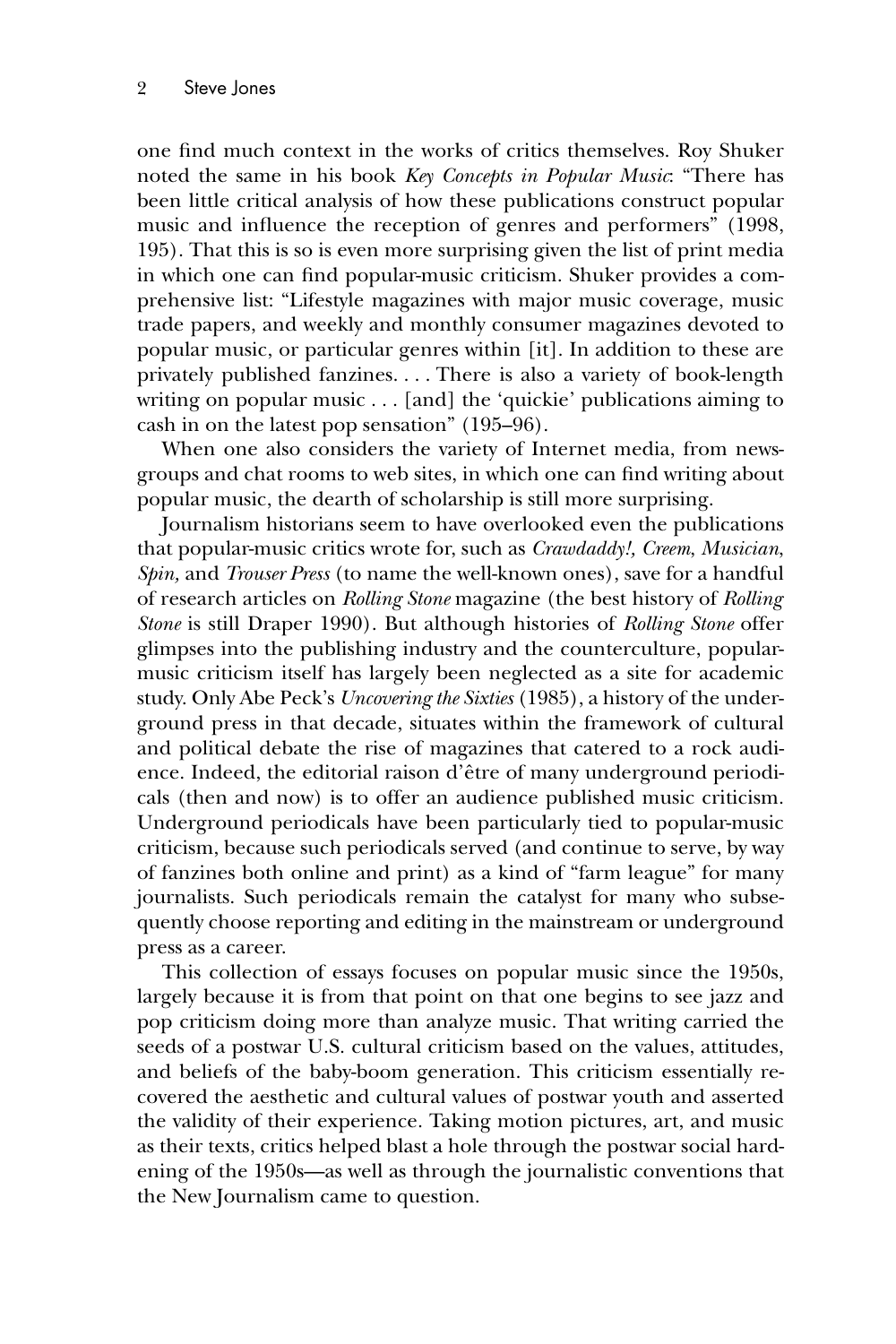These essays focus on criticism of popular-music styles denoted by terms such as "rock," "rock and roll," "rap," "hip-hop," "rhythm 'n' blues," and "pop." Nevertheless, for the most part this book denotes those who write about these styles as, interchangeably, "rock critics" or "music critics." Before the music itself reaches a wide audience, such criticism is published almost exclusively in fanzines and the underground press, and only later does it appear in the mainstream press. In the 1950s and 1960s other journalistic space for criticism simply did not exist for those wishing to write about popular music. In turn, the underground press owes some of its life (and circulation) to its many pages of popular-music criticism.

Moreover, this collection almost exclusively considers English-language popular-music criticism. It focuses on its publication in the United States and the United Kingdom and for the most part excludes trade publications. It also excludes the "musician's magazines" that arose primarily in the 1980s oriented toward guitar players, keyboard players, and music technology, which Paul Théberge (1997) analyzed in his book *Any Sound You Can Imagine*. It will be important to examine the impact of English-language criticism in other countries. Bruce Johnson (1998) has begun such work in analyses of Australian jazz and its coverage in the press. As an example of how important such work might be, all one need do is turn to Jason Toynbee's 1993 article that examines the music press in Britain: "[Critic Charles Shaar] Murray was able to import highbrow methods [of criticism] because he found a language that was a credible complement to rock itself. This was partly a question of the judicious use of Americanisms which sounded both hip and hard-boiled; 'goddam' was a favourite. But it was also to do with a sentence structure out of Hemingway via the New Journalism, where irregular clusters of short sentences broke up much longer strings of subordinate clauses" (1993, 291). One reason for Murray's use of language is that in the 1970s, the U.K.'s *New Musical Express* weekly forged an agreement with U.S.-based *Creem* magazine to reprint articles, and at the time some of rock criticism's most notable writers (including Lester Bangs) were on *Creem's* staff (DeRogatis 2000b, 114).

Much important work remains to be done. As important as industrial and writerly relationships are, so is the influence of language, and thus examining the development of popular-music criticism in languages other than English should prove instructive. I hope that this collection can help serve as a foundation from which such work can proceed. While some of the contributors are themselves musicians and can provide some perspective from that vantage, a general overview of criticism from the musicians' perspective will also be of great interest, as will examination of criticism across a wide variety of musical styles and forms.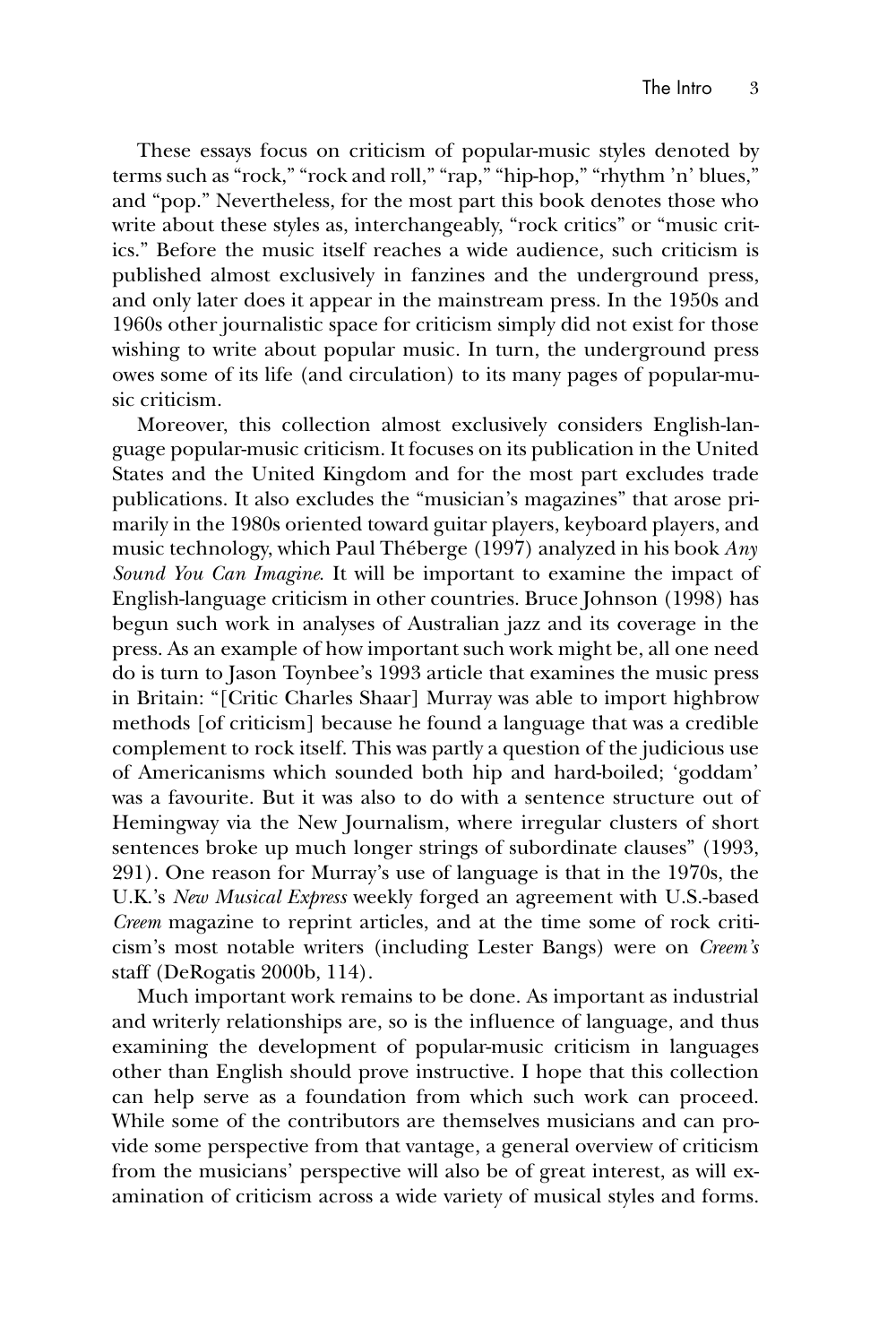Further, rock critics regularly critique one another's work, and some do so in the pages of this book, but despite a spate of recent anthologies that collect a handful of critics' work, we know little with regard to their learning and knowledge about writing.

It is difficult, perhaps impossible, to assess directly the impact a critic has on sales of recordings and concert tickets. Shuker noted that "there is general agreement that rock critics don't exercise as much influence on consumers as, say, literary or drama critics" (1994, 93). One reason, as Shuker claimed, is that hearing music has greater impact than reading about it, and thus those who control airplay likely have greater influence on consumers. It may also be that the investments of time and money required for engagement with most literature and drama, and the concomitant lack of popular access and distribution (one rarely sees or hears, for instance, passages from *Death of a Salesman* mass mediated), create a greater interest in "preview" material consumers can use to guide their purchases. Some critics, most notably Robert Christgau, originator of the "consumer guide" approach to pop-music reviews, provide just such a service, and it is likely that there is greater consumer interest in it now than in the 1970s and 1980s, if only due to the increased variety and amount of music available in all media. An important future undertaking will be to examine the critical discourse in trade publications and to determine the differences and similarities to that discourse in consumer publications as a way to assess the degree to which music criticism is a gatekeeper (Shuker 1998, 199; Toynbee 1993, 290).

Critics' own understanding of their role in relation to consumers is important to assess, and it is related to the professionalization of the music critic (and in turn of the journalist). Lester Bangs gave us his version of what it takes to be a rock critic, fortunately reprinted in Jim De-Rogatis's Bangs biography *Let It Blurt* (2000a), including a MadLibslike template for an "original record review." DeRogatis gives us some insight into the professionalization of rock criticism when he writes about the rock critic conferences and associations and the music journalism awards, but most of all when he writes about Bangs's canonization and the history of *Creem.* It is important to remember that critics do unto one another as they do to others. They read and criticize (though rarely in print) one another and one another's writing and tastes in music, and most cling to a variety of elitist, though regularly shifting, beliefs, such as whether it is better to be a critic for a fanzine, magazine, or a newspaper.

In truth, we know very little about critics' own values beyond those that relate to music itself. What music critics and journalists believe their work to be bears scrutiny. In a 1990 article for the *Washington Journalism Review*, Jory Farr, popular-music critic at a daily newspaper in California, wrote: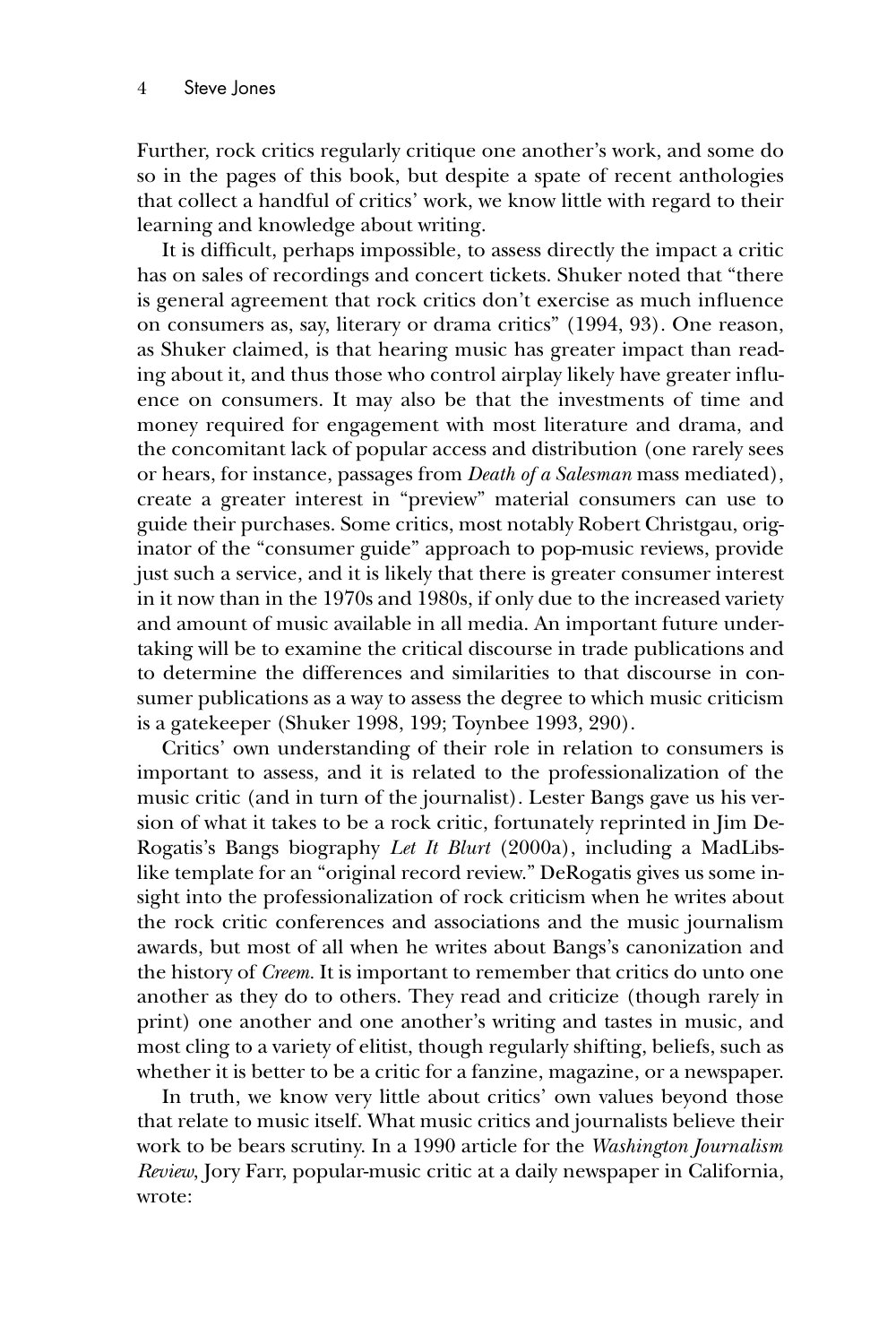Most of my weeks go by in a blur. When I'm not listening to the dozens of records and tapes that I get in the mail each week—everything from zouk and zydeco to samba and jazz—I'm setting up interviews, knocking out local entertainment stories, doing background research for larger pieces, arranging photo shoots or dealing with promoters. . . . I'm frequently exposed to music that's uncharted territory for me. And some weeks ...I wonder if I haven't made a vocational mistake. Chronic fatigue and glamour just don't mix well.

I do get free tickets to the best shows (usually excellent seats) and free records and CDs. And whenever I'm feeling stressed, I remind myself that I'm not writing 10 inches on the new water board member, but on something I really love. Besides, as a columnist and critic I have a rare luxury in daily journalism: the freedom to write creatively.

Most of my colleagues agree, however, that their jobs are still the stuff of myth. Few readers—or even reporters—understand the rigors of the pop music critic's beat or its key role in American culture. (49–50)

Farr interviews several other music critics and the result is a most informative examination of the profession. Robert Wyatt and Geoffrey Hull conducted a survey of popular-music critics and their editors in the late 1980s and found that a

composite image of the "average" American music critic begins to emerge. That critic is, in all probability, a well-educated male in his 30s with about 10 years' experience covering music. He has at least a bachelor's degree with perhaps even some graduate work . . . his tastes do not change dramatically whether he works for a small daily in a rural area, a prestigious metropolitan newspaper or a slick national magazine. This composite critic also does not attribute high aesthetic and philosophical functions to music but understands its primary functions to include diversion, escape and companionship.

The music critic writes far more positive reviews than negative reviews. Perhaps this finding indicates that music critics, because of the popular nature of their chosen art form, are unaccustomed to employing stringent critical standards. Or perhaps this paucity of negative reviews is a reflection of the fact that . . . music critics have great discretion in choosing what to review. (1988, 20–21)

Wyatt and Hull discuss briefly the ethics of critics at newspapers in this survey and a 1990 article, but no studies exist that focus exclusively on the ethical dimension of popular-music criticism. Still, Farr's and Wyatt and Hull's efforts give us at least a glimpse into the wealth of information that can be gleaned from systematic study of popular-music critics and their profession.

Interestingly, these writers did not delve into the racial backgrounds of music critics. It is not until rap music leads to the development of publications devoted to its coverage (and to coverage of other African Amer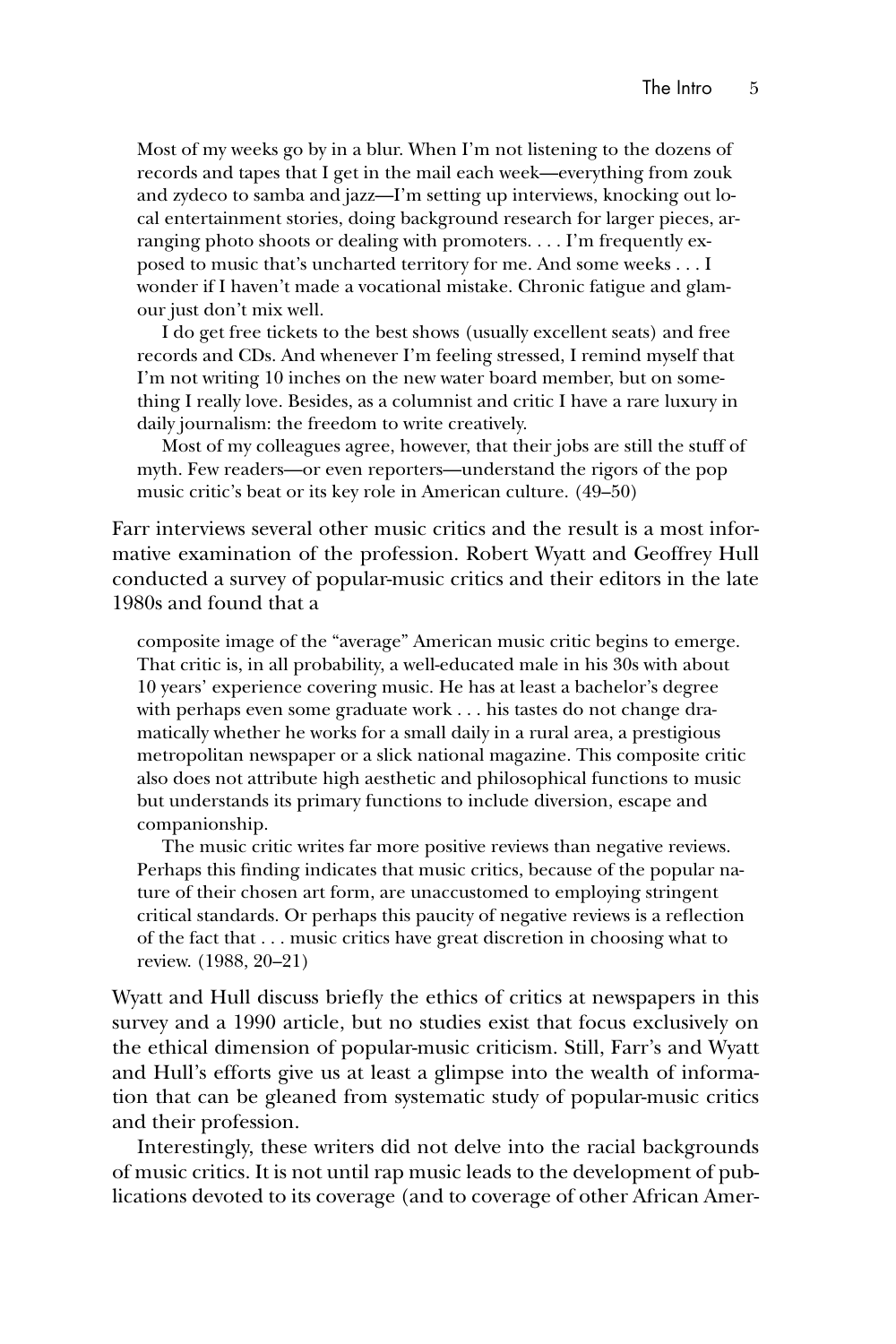ican musical forms) that black music critics begin to be widely heard and noticed. Criticism and reporting on jazz, R&B, soul, Motown, and numerous other genres established by black musicians or in which black musicians predominate was most often written by whites. And, as Holly Kruse, Brenda Johnson-Grau, and others in this book observe, women too have been excluded from the ranks of critics.

The demographic characteristics of music critics can provide insight. So can the ethics of popular-music criticism. Both are topics among many that can engage questions of the professionalization of criticism and connect it to analyses of popular-music criticism as industrial practice, with its own routines and expectations as a media industry embedded in another industry (the music business). As Shuker noted: "The music press and critics are not, at least directly, vertically integrated into the music industry. . . . A sense of distance is thereby maintained, while at the same time the need of the industry to constantly sell new images, styles, and product is met" (1998, 200).

However, as I found in a study of advertiser influence on music magazines (Jones 1993), *both* the music and publishing industries need one another and need to "sell new images, styles, and product." Very little research into their symbiotic relationship has been done. One of the best, and longest, studies of the popular-music press notes similarities between the popular-music industry and "practices in other industries more commonly called culture industries such as book publishing and film making" (Stratton 1982, 269). It is all the more imperative that we continue research in this vein for, as Shuker claimed, the music press is one of the few domains of media that has not been vertically integrated into the music industry and larger media industries.

In a sense, music criticism itself has become industrialized. At the level of content, Mark Evans, in a study of album reviews in Australian rock magazines, found that album reviews "are constituted by fundamental elements that can be individually identified . . . lyrical analysis, inter-artist comparison, artist background and musical analysis (1998, 49). At an institutional level, Mark Fenster noted well before he wrote the essay for this collection that "the music press has become conventionalized and based upon the same kinds of industrial structures" as the music industry (1989, 16). One writer even went so far as to claim that rock critics "are the bush league scouts for the process that turns music into money" (Lyons 1989, 27). Some critics have, in fact, gone on to work for record companies full-time, while others are on their payrolls only indirectly. In some ways, then, to understand popular-music criticism fully we need to delve well beyond the writing of it. Shuker noted that music magazines have "become part of a general magazine culture" but also spied an evolution away from covering music alone toward be-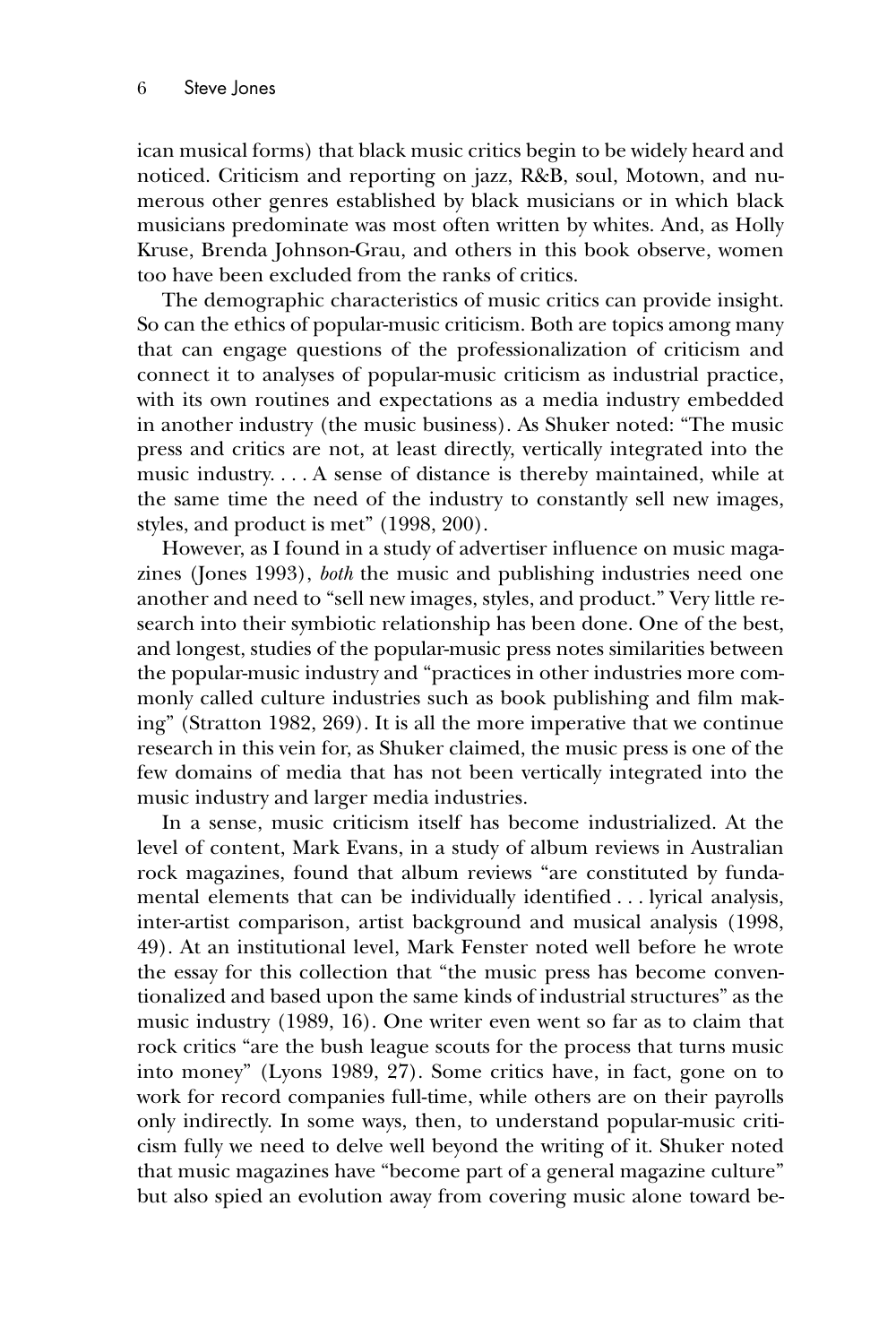coming "a guide to lifestyle, especially leisure consumption" (1994, 92). Just as popular music itself has penetrated virtually all media forms, the vehicles in which one finds popular-music criticism have brought added attention to the variety of media with which music fans engage. Shuker's analysis provides a particularly trenchant critique of the interplay of industry, consumerism, and nostalgia. But it is important not to underplay the significance of criticism itself, but to theorize the practice of popularmusic criticism as creative work when it comes to writing it *and* to reading it.<sup>1</sup> The contributors to this collection occupy themselves with just such concerns.

## **Organization**

Though this book does not reprint any critic's writing, it shares a few idiosyncrasies with a book that does, *The Penguin Book of Rock & Roll Writing* (Heylin 1992). Will you find mention of your favorite critic? Maybe, maybe not. Some of the "big names" appear, like Lester Bangs and Robert Christgau, but some are hard to find—among them, Dave Marsh, Jon Landau, Jon Savage, Joe Carducci, Richard Meltzer, Nick Tosches, and Jules Siegel. I'd like to believe they are in here between the lines, as are references to smaller magazines and fanzines like *Maximum Rock & Roll* and *OP.* All have made a contribution, whether it is a clearly visible one or not. The writers, articles, and publications named in the book are largely cited as examples and illustrations; the goal has not been to create a hall of fame (or museum, or "project").

The book is divided into three sections. The first examines the institutions and history of popular-music criticism. The essay Kevin Featherly and I wrote situates its practice in the United States within the social context and structure of the underground press in the 1960s and 1970s. Gestur Gudmundsson, Ulf Lindberg, Morten Michelsen, and Hans Weisethaunet draw on a broad range of humanist and sociological theories to illustrate and explain three turning points in popular-music criticism's development (discursive establishment, discursive transition, and diversification). The authors are an Icelandic sociologist, a Norwegian ethnomusicologist, a Swedish literature expert, and a Danish musicologist; they examine popular-music criticism in Nordic countries and provide a much-needed non-Anglo perspective on criticism. Jeff Chang historicizes and locates rap and hip-hop criticism in the larger media context, taking into account the role new media are playing in its development. The section's last essay, by Robert Ray, argues against the received wisdom that popular-music criticism adheres to an implicit legitimation of the music industry's commercial practices, noting that the most important rock critics have been attentive to the pitfalls of canonization and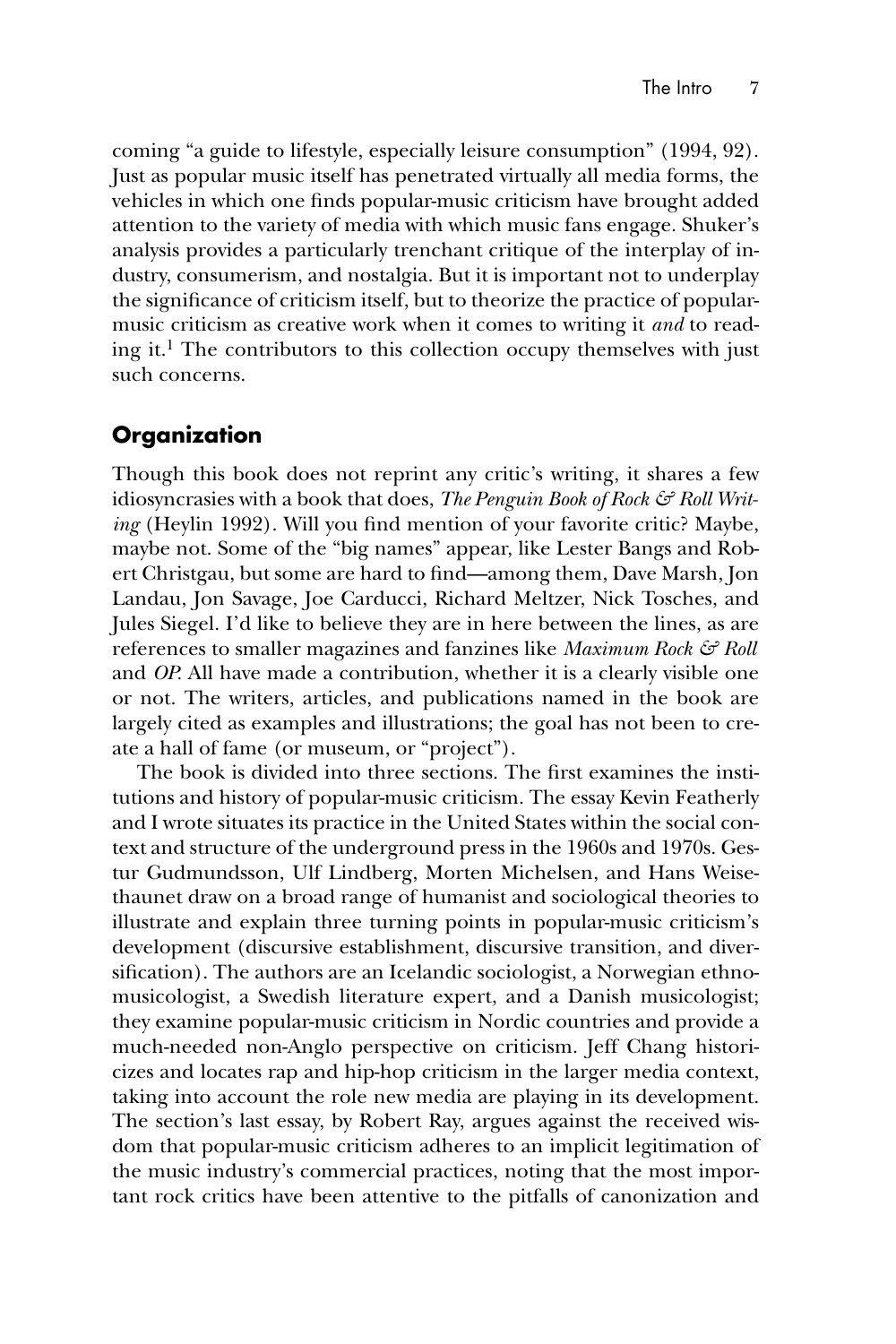made constant efforts to acknowledge diverse artists and genres. Their standards are often openly subjective, and they have foregrounded the contingency of musical and aesthetic value long before it was fashionable among academic critics.

Mark Fenster's chapter opens the next section, one geared toward examining the discourses within and about popular-music criticism. Fenster places rock criticism within the institutional, economic, and ideological structures of the practices of contemporary rock music. His central argument is that critics and music journalism as a whole work within the dominating economic structures of the music industry and within the various cultural discourses of U.S. rock culture. Kembrew McLeod's essay examines the role of discourse in reproducing institutional social relations, with special attention to McLeod's own "dual citizenship" as music critic and academic author. Martin Cloonan's chapter traces the discursive history of the British press and its engagement with popular music. Of particular interest is Cloonan's illustration of the British press's shift from a position that opposed rock and roll to one that accommodates and appreciates it. Cloonan shows that criticism is increasingly incorporated into a broad range of contemporary periodicals (most notably in "lifestyle" magazines) and serves a wider audience than ever mirroring the diffusion of popular music across media. Holly Kruse analyzes the ways popular-music criticism provides a discursive positioning by which music fans (and nonfans) situate themselves in relation to various genres, artists, and songs. The ubiquity of popular-music criticism, she argues, means that the ways in which it articulates gender can have a significant impact on how people are socialized into popular music. McLeod's examination of the discourses of authenticity in hip-hop criticism closes the section, underlining the tensions between fans, critics, and culture.

The book's third section consists of case studies of particular discursive formations in popular-music criticism. Thom Swiss examines the interplay of critical, fan, and artist discourses in the construction of Jewel as both a pop star and a poet. His essay illuminates the connections between multiple critical discourses and social structures and media, making it an excellent jumping-off point for others interested in unraveling the intertwining of popular music, criticism, mediation, authenticity, and representation. Joli Jensen's essay focuses on the coverage of country music in the mainstream press when SoundScan, the new retail scanning, reporting, and charting system, revealed that country music was outselling rock. It analyzes and elucidates the surprise, backpedaling, and attempts to "welcome" the popularity of country, even as it was being denigrated. Brenda Johnson-Grau shows us in her essay that the pres-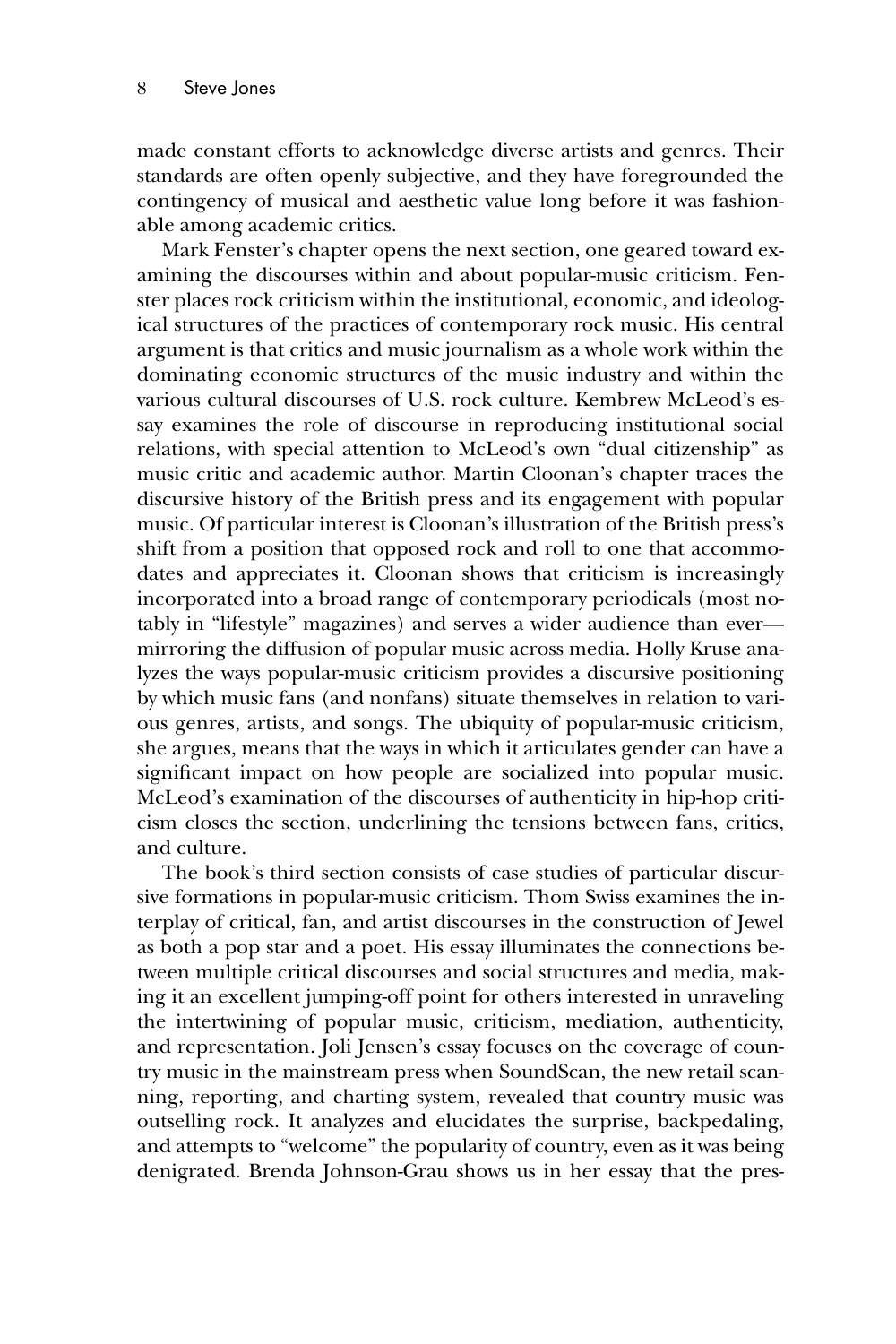ence of women in popular music has been continual and constant. Yet, as she demonstrates, both the national and the music media portray the contributions of women as marginal and extraordinary, creating a notion that the presence of women in rock was unusual—that rock is an exclusively male preserve. Sharon Mazzarella and Timoth Matyjewicz provide a case study of the coverage of popular music in the press and focus on the media's use of the deaths of John Lennon, Jerry Garcia, Kurt Cobain, and Tupac Shakur to report on youth culture in addition to music.

#### **Culture, Academia, and Journalism**

Indeed, the links between popular music and youth that are forged in the places inhabited by musicians and young people are milled in the discursive spaces of popular-music criticism. Charles Hamm made an important connection between the two when he noted that rock journalism's focus "was on popular music as a manifestation of the culture of young people, . . . seen not as a malignancy requiring a cure but rather as a potential cure for a malignant society, with music occupying a central position in their culture" (1995, 22).

But an even more important connection, one Hamm only indirectly makes, is the one between academic critics and popular-music critics, between intellectuals and journalists. Though DeRogatis noted four "camps" of rock writers—academics, historians, gossips, and "unruly, contentious . . . Noise Boys" (2000, 89)—it is disingenuous of him to write that "two camps dominate rock criticism today: the two-thumbs-up consumer-guide careerists who treat rock 'n' roll as mere entertainment, and the academics who drain it of all the joy and fury" (xvi). Writers often have one foot in each camp, or migrate between the two. And what are we to make of critics who moonlight as musicians (and vice versa)? Lester Bangs himself occupied that territory, as do many others. Where might their camp be, and is the campfire still burning there?

It should not be surprising that youth culture is central to popularmusic criticism, just as it should not be surprising that there is crossover between critics and musicians. All of these groups engage in critical discourse in one way or another. However, as Hamm points out, for academics youth culture was also central to "sociology in the decade following the end of World War II, when the study of youth behavior was a popular theme in that discipline" (1995, 21). The connections between academic critics and popular-music critics form a recurring theme throughout this book. Simon Frith has even claimed that "popular music is a solution, a ritualized resistance, not to the problems of being young and poor and proletarian but to the problems of being an intellectual"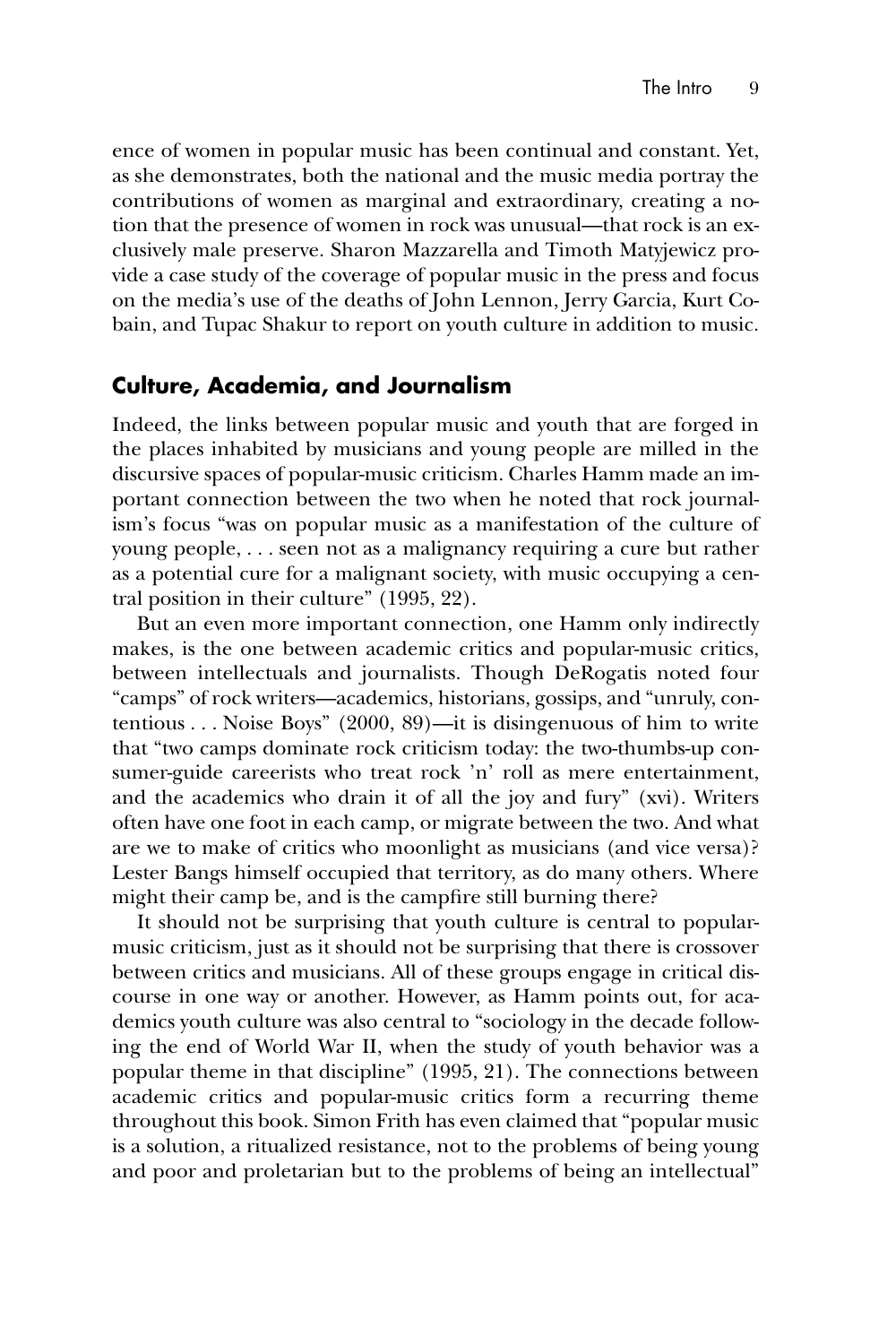(1992, 179). If Frith is even partly correct, then it should be no surprise that popular-music criticism, an expression and discourse surrounding and about popular music, will attract the attention of other intellectuals.

Angela McRobbie noted that by the early 1970s "there were a number of . . . forces which encouraged young journalists . . . to explore popular culture as a more general form: a recognition, for example, that pop music . . . could no longer be considered in isolation" (1988, xiii). Developments in several academic fields, such as sociology, communication, and media studies, at around the same time brought some scholarly attention to popular culture. By the 1980s it was not hard to see that in some cases McRobbie's assertion was twisted around by those who saw in popular music a microcosmic vantage from which to study youth culture. But what is most interesting is McRobbie's observation that "while pop journalism has moved towards a more serious mode, academic writing has, to some extent, shifted towards a lighter, more essayistic, style" (xvii). As I explained in an analysis of the controversy surrounding publication of an academic book about Madonna, journalists and academics now jointly occupy many discursive spaces (Jones 1997). Each group continues to hold its piece of ground, and sometimes the contestations make for interesting reading. But what is more significant than the struggles for symbolic turf is that each has found a public sphere, a "forum . . . where issues could be ventilated, speculations workshopped, where almost any opinion could gain a hearing," as Bruce Johnson noted in a history of Australian jazz publications (1998, 11).

That popular-music criticism continues to matter is evident simply from the 1998 publication of the "Rock Critical List," an anonymous rant about New York pop music critics and the *Village Voice*'s annual Pazz & Jop critics' poll, or the attack in 1998 on *Blaze* magazine editor-in-chief Jesse Washington for information revealed in a review of a rap record (and, it was speculated, for the review's lukewarm praise). $^2$  Thus, though there may be a limited supply of symbolic material over which competing interests may struggle (see chapter 1), the intensity of the struggle will tend to make the supply seem enormous (if not limitless); more importantly, struggle itself is a means by which such material is kept circulating and therefore in supply. The development of new media by way of the Internet, from the interpersonal to the mass (including the many combinations and permutations of those), has meant that what Johnson terms a "rippling out" of the influence of music criticism takes place within new spatial and temporal configurations.<sup>3</sup> Not only the Internet but also multimedia technologies are spawning new vehicles through which critical discourse takes place. *Launch* is a CD-R publication, for instance, and *Circuit* is published on DVD. Taking the concept initiated by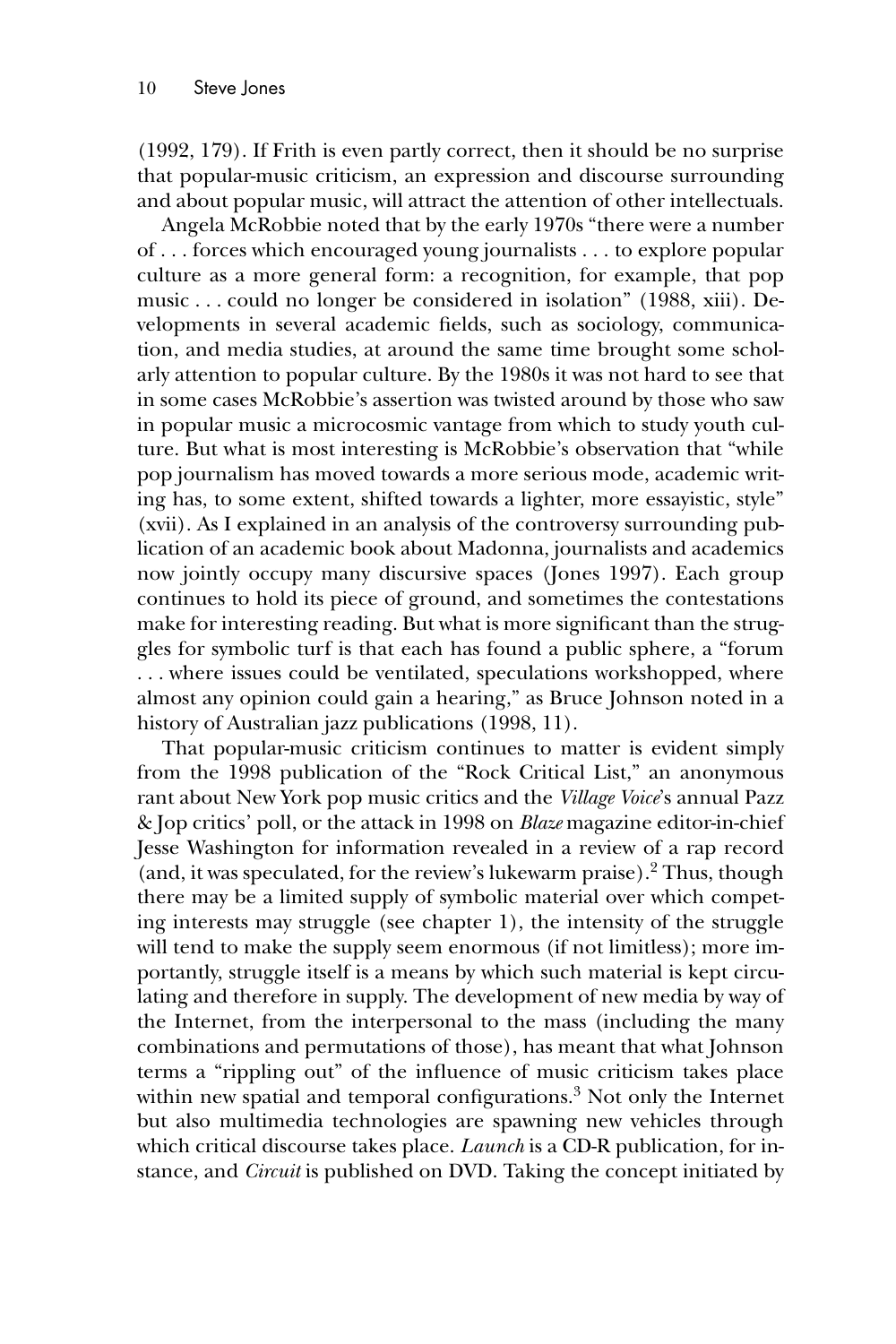the publishing of sheet music in periodicals and later by "flexi-discs" inserted into magazines, these media combine written criticism with musical examples, interviews, video footage, and entire songs. Most are hypertextual in design, and it is much too early to know the consequences such publications may have on popular-music criticism.

But it is not too early to note that new media will not likely drive music critics to extinction. They might create greater demand for music criticism, or they might be a proving ground for aspiring music critics. Look at the Usenet newsgroups, mailing lists, chat rooms, and web sites where the boundaries between fans and critics are blurred as never before. Rock critic Gina Arnold has gone so far as to write, in "Rock Lit Lite" in the *San Jose Metro* for 30 November 1999, that "nowadays, serious readers of rock lit tend to eschew the factual prose of *Rolling Stone* and the pretentious attitudinizing of *Spin*, preferring instead to troll for information about new music in the infinitely less literate areas of fanzines, the Internet or college radio" (1999, 23).

Yet in many cases, those areas are quite literate, and they may be where the function of music criticism as a public forum is being fulfilled, and we may be so early in the development of these forums that we have difficulty discerning their activities and roles. Kallioniemi noted that "the importance of interaction between writers and readers is gradually growing because of the introduction of internet-versions of most magazines" (1998, 25). According to Thomas Valovic:

The ambiguity of roles found in the on-line environment . . . has puzzling implications for journalists. In an on-line venue, is a reporter a private citizen or a journalist?

There is a notion in Internet culture that "everyone on the Net is a reporter." Yet as reporters become more attuned to listening to their readers, a curious kind of role reversal is suggested: Reporters do the listening and readers do the reporting. (1995, 119–20)

The ambiguity about which Valovic writes may do more than puzzle us; it may be cause for concern, or even for anger. As Jim DeRogatis reported in "Hitting Some Low Notes" in the *Chicago Sun-Times,* 31 October 1999, such was the case after RCA Records launched a campaign to hype Christina Aguilera by hiring college students to populate newsgroups and chat rooms. The net.shills went so far as to encourage others online to request Aguilera's music on radio and MTV.

When Shuker noted the importance of the music press in melding music, style, and news to create fan communities, he added that "the ideological role of the rock press in constructing a sense of community and in maintaining a critical distance from the music companies had already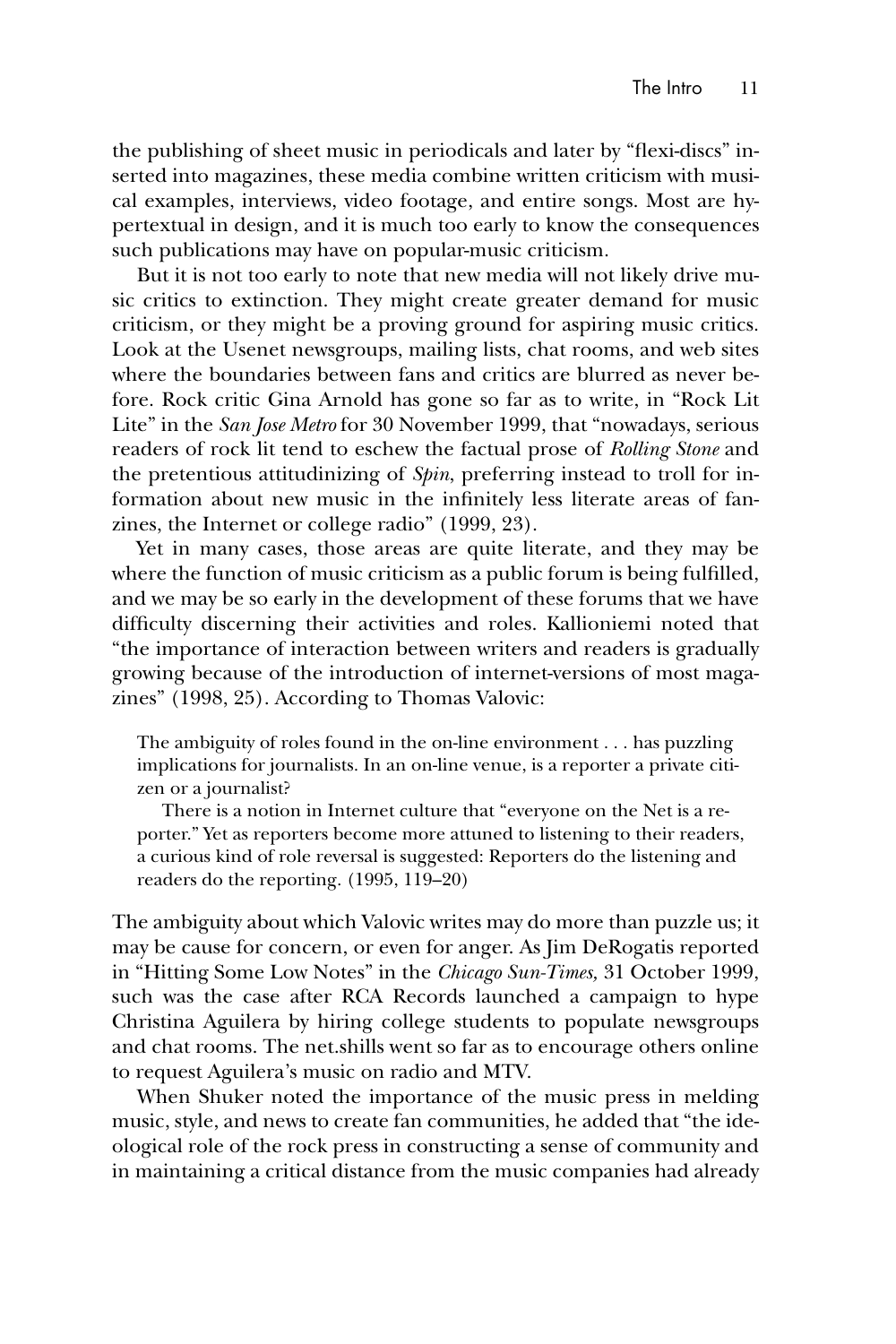become muted by the early 1980s (1994, 92; see also Mitchell and Shuker 1998). It is not clear from Shuker's analysis whether one should understand the formation of community from an industrial perspective (that relates it to the publishing and music industries' desire to create markets) or from a perspective rooted in literary criticism (that sees each act of reading criticism as creating an interpretive community). In some sense the music press provided an interactive environment for fans, insofar as readers could position themselves within the multiple discourses therein. But it is also important to consider the *integrative* aspect of engagement with the music press, the engagement in a common and regular practice (of going to the newsstand each week or month, or of subscribing and receiving a publication in the mail). Greater interaction is easily spotted in the new media; the multitude of chat rooms, newsgroups, listservs, and web pages attests to it. But its integrative aspect is more difficult to spot, though it should be of great interest, for it is more closely tied to the routines associated with popular-music consumption. It is a realm of activity quite closely articulated with fandom, with "collecting," and now with mp3 and other digital audio formats available online. The Napster mp3 file-sharing software, for instance, provides interfaces for uploading and downloading music *and* a bulletin board for discussion among users. Aspects of interaction themselves thus become integrated as the practices of popular-music fandom converge in and through new media and technology.

We cannot yet know how new media will serve to develop another generation of critics, nor what kind of critics it may develop; our notion of "critic" may need modifying. As it is, we know little about the development of critics in general. Despite one musician's utterance in the film *Almost Famous* that its protagonist was "never a person, he was a journalist," one of the great motivations of many critics is the desire to "build" a group of fans who see alike, because, as Lester Bangs's character puts it, "the only true currency in this bankrupt world is what you share with someone else who isn't cool." And one of the great frustrations is being unable to do so for any length of time, if ever.

My own story of how I came to be a music critic is probably rather typical (and just as typical is the way I eventually ceased being one). Few people set out on a career path toward music criticism. Fewer still are set on that path by parents, teachers, career counselors, job ads, or any of the myriad ways one typically finds a livelihood. Most become music critics due to a connection with music, be they musicians, students of music, scholars, or fans, and due to a concomitant and usually serendipitous connection to someone who can offer an outlet for their writing. Indeed, it seems as if many music critics do not realize they are music critics until they begin getting hate mail from disgruntled musicians and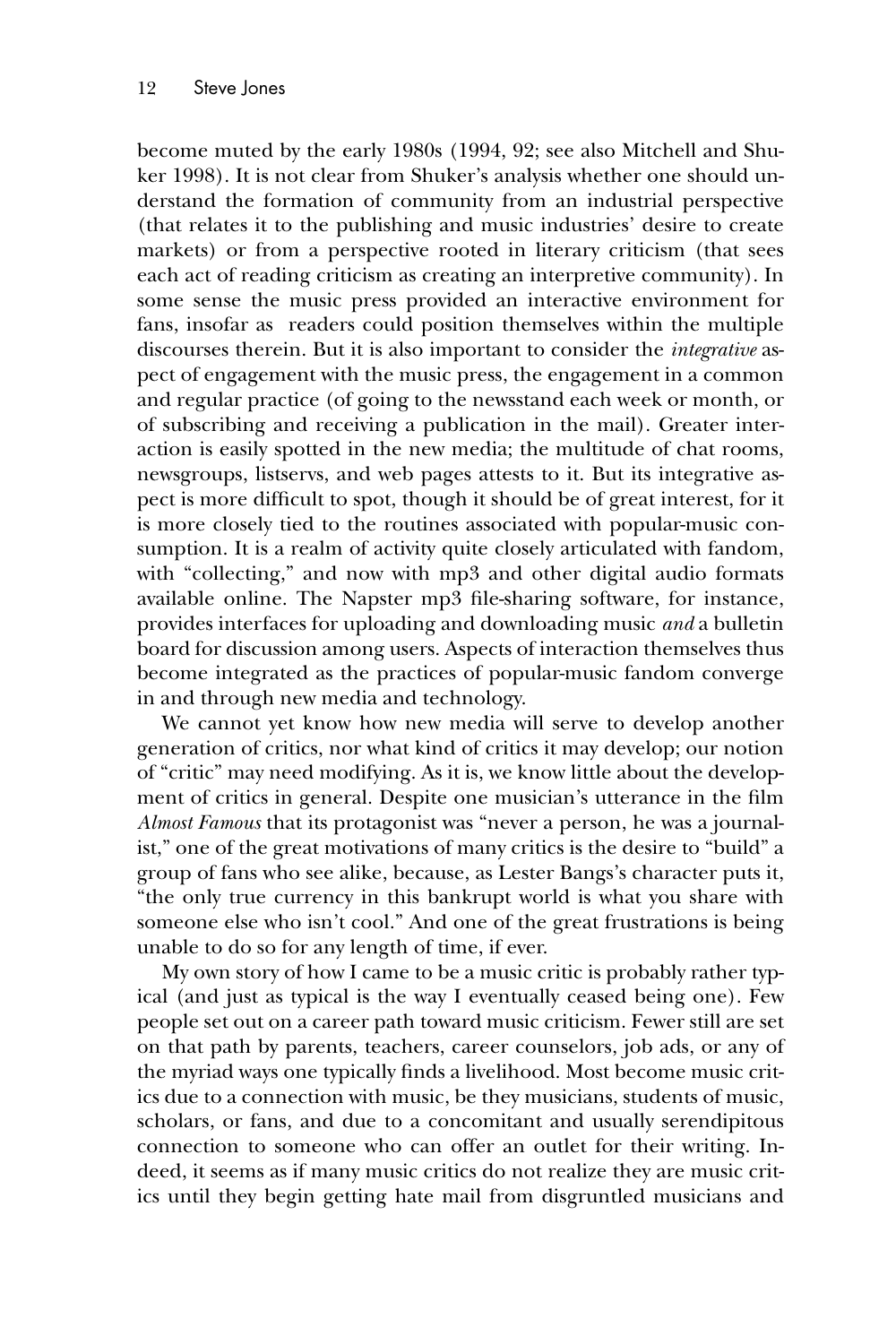fans. None I am aware of has a degree in music criticism (though of course many do not have a journalism degree or a degree in music and have suffered no ill consequence as a result). Most "studied" music criticism by reading all of it they could get their hands on.

And yet, just a few weeks before I finished the final draft of this manuscript, a young undergraduate student stopped by my office to tell me that she wanted to become a music critic. I struggled only for a moment over whether her interest in music was a pure one, or whether she was just seeking glamour, access, and free records. But there is no such thing as "pure" rock criticism; there never was and never will be. Rock criticism is no more or less "pure" than the music it takes as its subject. My advice to her was to set to writing, with the thought that she can thereby gain the knowledge and skills for turning out publishable music criticism. Her interest, however, turned out to be in learning how to make a career of it, determining whether it was a way to make a living. Maybe, just maybe, popular-music criticism has reached the point at which its professionalization is complete. My hope, however, is that it also will continue to attempt "to make us see things differently," to borrow from Frith and Savage's critique of populism (1997, 16), for I could see in that student's eyes that if she was mercenary about anything, it was about having her voice heard in the debate about what music can mean in her, and our, life.

#### **Notes**

1. Unless one counts various radio and television talk shows or news shows on which critics may appear, or the "rate-a-record" phenomenon that seems to recur every dozen or so years on a music-oriented television program, there are few examples of critics taking to media other than print. A notable exception is *Sound Opinions* on WXRT-FM radio in Chicago. This weekly talk show, hosted by critics Jim DeRogatis of the Chicago *Sun-Times* and Greg Kot of the Chicago *Tribune*, often features conversations with other critics, reviews of concerts and albums, and interviews with musicians.

2. The "list" was e-mailed anonymously to several critics, commented on in the *Village Voice,* then published online in *Spin* at http://www.spin.com/poplife/ koolthing/art%2D19990326%2Dkoo1/page2.html. Its pseudonymous author, JoJo Dancer, states: "So, in lieu of yet another over-analyzed, self-serving, yearend wankorama (that would be the Pazz & Jop; and it's Lauryn Hill best album, Aaliyah best single, Nuggets best reissue, if you need to care), we'd like to announce our first annual ROCK CRITICAL LIST, a self-serving circle jerk/séance on the grinding, but not irreversible, decline of POP MUSIC JOURNALISM."

3. The same is true, of course, of music. For an examination of the Internet's consequences for popular music see Jones 2000, where many of the issues set forth hold true for popular-music criticism and discourse.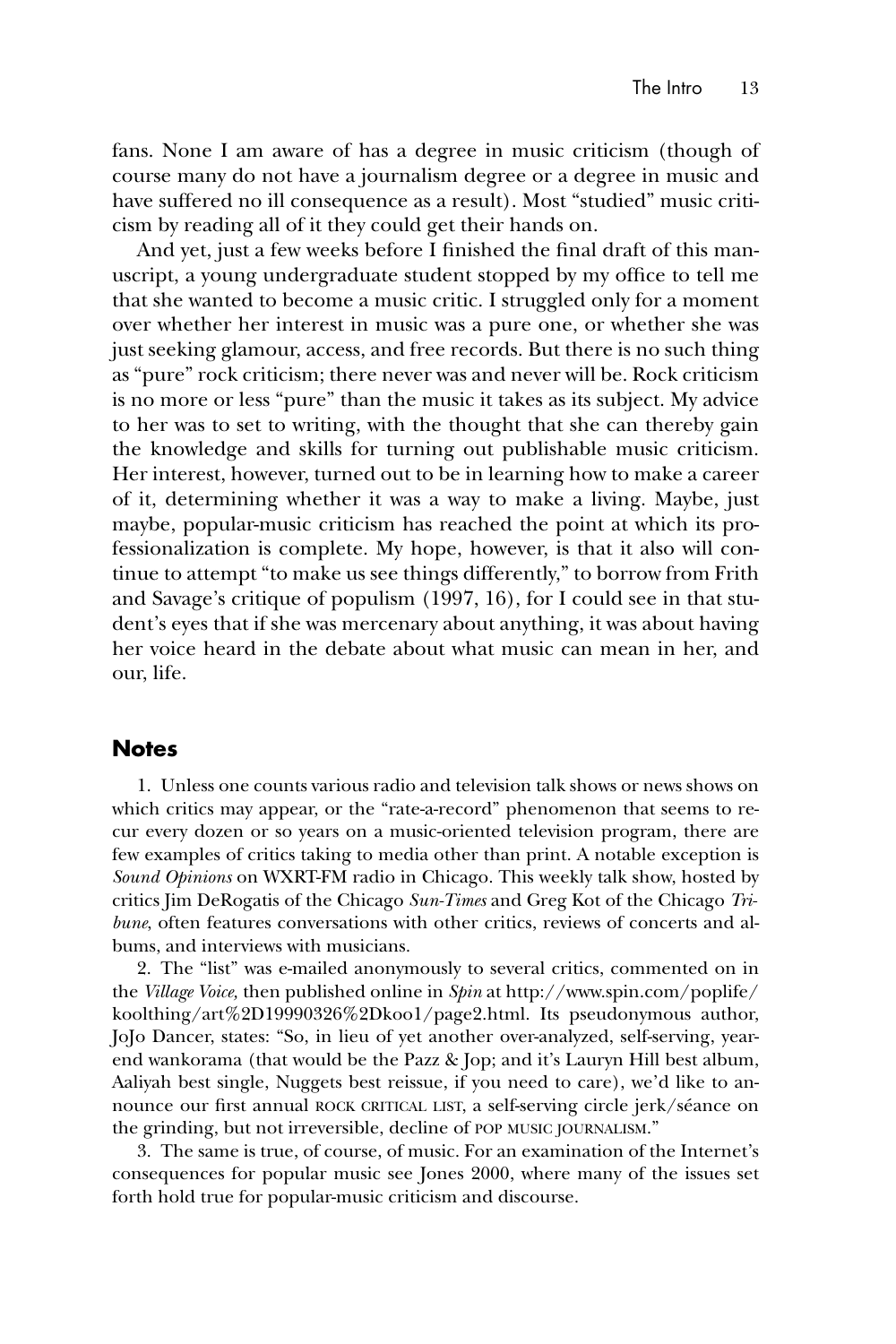### **References**

- Dancer, JoJo. (1998). Rock critical list. http://www.spin.com/poplife/koolthing/ art%2D19990326%2Dkoo1/page2.html. Accessed May 1999.
- DeRogatis, Jim. (2000a). *Let it blurt*. New York: Broadway Books.
- ———. (2000b). Prisoner of punk. *Spin*, May, 108–16.
- Draper, Robert. (1990). Rolling Stone *magazine: The uncensored history.* New York: Doubleday.
- Evans, Mark. (1998). "Quality" criticism: Music reviewing in Australian rock magazines. *Perfect Beat* 3, 4: 38–50.
- Farr, Jory. (1990). Rock, rock, rock till the broad daylight. *Washington Journalism Review*, April, 48–52.
- Fenster, Mark. (1989). What hot is. *Asymptote* 1, 1 (winter): 16–17.
- Frith, Simon. (1992). The cultural study of popular music. In *Cultural studies,* ed. Lawrence Grossberg, Cary Nelson, and Paula Treichler, 174–86. London: Routledge.
- Frith, Simon, and Jon Savage. (1997). Pearls and swine: Intellectuals and the mass media. In *The clubcultures reader,* ed. Steve Redhead, Derek Wynn, and Justin O'Connor, 7–17. Oxford: Blackwell.
- Hamm, Charles. (1995). *Putting popular music in its place*. Cambridge: Cambridge University Press.
- Henry, Tricia. (1989). *Break all rules! Punk rock and the making of a style*. Ann Arbor: UMI Research Press.
- Heylin, Clinton. (1992). *Penguin book of rock and roll writing*. London: Viking.
- Johnson, Bruce. (1998). Doctored jazz: Early Australian jazz journals. *Perfect Beat* 3, 4: 26–37.
- Jones, Steve. (1993). Pop music, criticism, advertising, and the music industry. *Journal of Popular Music Studies* 5: 79–91.
	- ———. (1997). Reaping pop: The press, the scholar, and the consequences of popular cultural studies. In *The clubcultures reader,* ed. Steve Redhead, Derek Wynn, and Justin O'Connor, 204–16. Oxford: Blackwell.
	- ———. (2000). Popular music and the Internet. *Popular Music* 19, 2: 217–30.
- Kallioniemi, Kari. (1998). "Put the needle on the record and think of England": Notions of Englishness in the post-war debate on British pop music. Ph.D. diss., University of Turku, Finland.

Lyons, Benjamin. (1989). The critic or the egg. *Asymptote* 1, 3 (fall): 14–16, 26–27.

McRobbie, Angela. (1988). Introduction to *Zoot suits and second-hand dresses*, ed. McRobbie, xi–xx. Boston: Unwin Hyman.

- Mitchell, Tony, and Roy Shuker. (1998). Moral panics, national pride, and split images: Music and the press in Aotearoa/New Zealand. *Perfect Beat* 3, 4: 51–67.
- Peck, Abe. (1985). *Uncovering the sixties.* New York: Pantheon.
- Shuker, Roy. (1994). *Understanding popular music*. London: Routledge.
- ———. (1998). *Key concepts in popular music*. London: Routledge.
- Stratton, Jon. (1982). Between two worlds: Art and commercialism in the record industry. *Sociological Review* 30, 1: 267–85.
- Théberge, Paul. (1997). *Any sound you can imagine*. Hanover, N.H.: Wesleyan University Press.